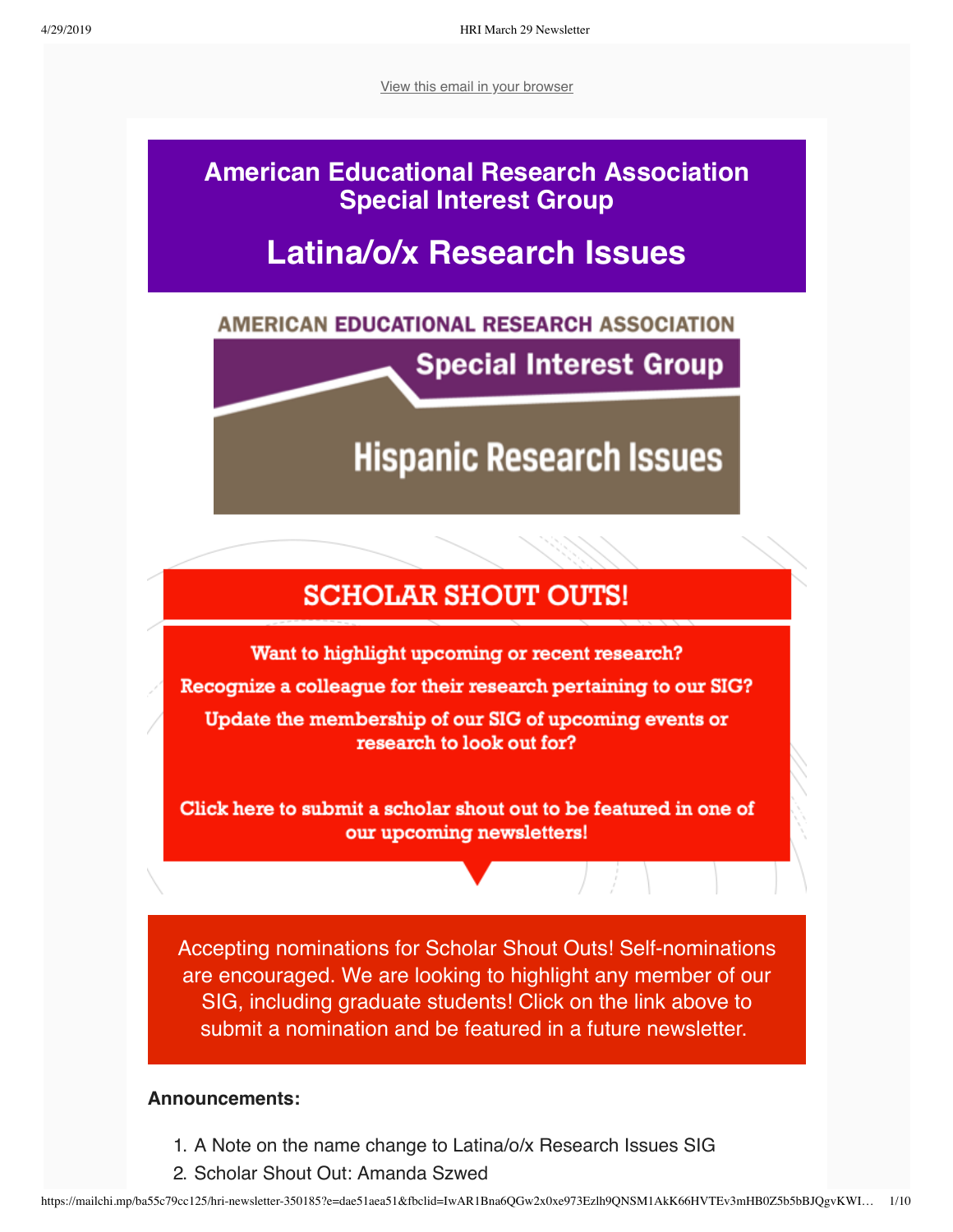- 3. Call for Abstracts Diaspora, Indigenous, and Minority Education Journal Special Issue: Conceptualizing equitable, successful, and fair education for Indigenous Latinx communities in U.S. learning environment
- 4. Call for Papers for Book: Early Years Education and Transition from Preschool to School in Latin America
- 5. Discounted Prices for IAP New Books on Hispanic and Multicultural Education and Research

## Hello Everyone,

During the 2019 AERA Annual Meeting in Toronto, Canada, members of our SIG voted to approve the name change from Hispanic Research Issues to Latina/o/x Research Issues. To reflect that change, I changed the header of our last newsletter. I was notified by the AERA council that the name change is not officially approved until the council votes on it in one of their upcoming meetings in May or June. Until then, we will continue to use our old header (Hispanic Research Issues) with our new name. Once confirmed from the AERA Council, we will have an official logo change which will be reflected in our newsletter, social media pages, and website.

- Andrew Martinez, Communications Chair

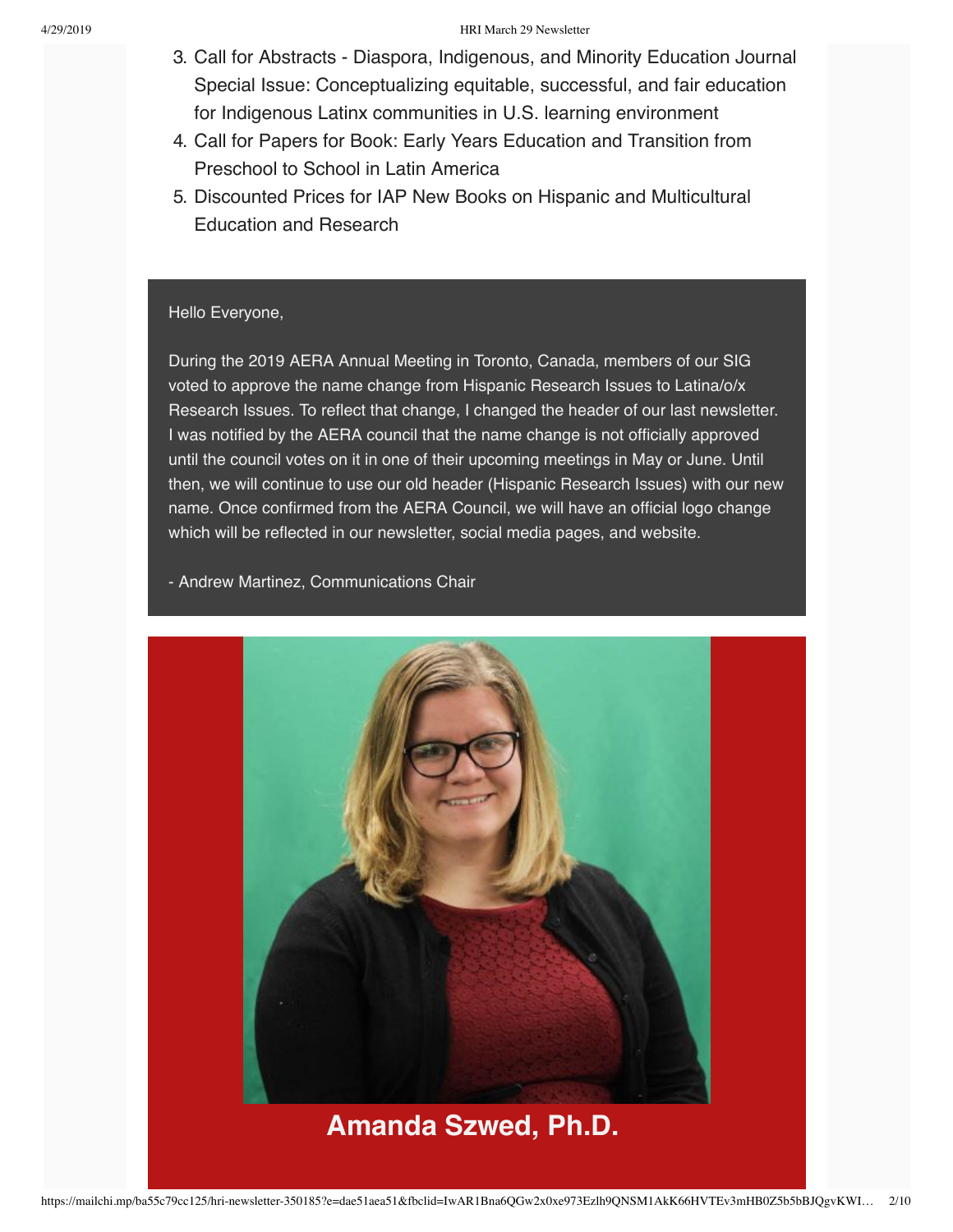Congratulations to Amanda Szwed for earning the **Outstanding Doctoral Student in Language and Literacy** award from the University of North Texas.

Amanda Szwed recently earned her doctorate in Curriculum and Instruction from the University of North Texas. Her areas of interest are bilingual pre-service teachers and self-efficacy. Amanda's fervor for bilingual pre-service teachers began while she was instructing as a teaching fellow in a multilingual and multicultural course at the University of North Texas.

# **Diaspora, Indigenous, and Minority Education Journal Call for Abstracts**

Special Issue:

Conceptualizing equitable, successful, and fair education for Indigenous Latinx communities in U.S. learning environments

Guest Editor: Luis Javier Pentón Herrera, Ph.D.

The migration of Indigenous peoples from Latin America is "a multiethnic phenomenon that is much older than mestizo migration and has a transnational character because of strong community ties" (Velasco Ortiz & París Pombo, 2014, p. 5). Throughout the years, migration patterns have influenced the evolution of the corpus researching Indigenous Latinx1 peoples. During the twentieth century, prominent scholarly works primarily focused on the causes for the migration of Indigenous Latinx peoples arriving in the United States (Jonas & Rodríguez, 2014; Kearney, 2002; Pentón Herrera, 2018). Now that communities have been established, recent research is concentrating on the empowerment and advocacy of Indigenous Latinx peoples in diverse U.S. contexts (see Jenner & Konkel, 2018; Pentón Herrera, 2018, 2019). Certainly, the vibrant presence of these Indigenous communities throughout the nation is beginning to challenge previous understandings of Latinx culture, race, and identity in the U.S. (Blackwell, Boj Lopez, & Urrieta Jr., 2017).

The exposure resulting from the stable migration of Indigenous Latinx peoples especially from Guatemala (Jonas & Rodríguez, 2014)—in recent years has made the need for pertinent in-depth inquiry an urgent matter. As a result, a 2014 special issue by Velasco Ortiz and París Pombo in Latin America Perspectives explored the interethnic relations and identity transformations caused by Indigenous migration from Mexico and Central America to the United 1 In this special issue, I use the term Indigenous Latinx communities/learners to refer to all Indigenous peoples from Latin America living in the United States, to include Maya, Garífuna, Guaraní, Aymara, Quechua, etc. States. Similarly, a special issue in Latino Studies by Blackwell, Boj Lopez, and Urrieta Jr. (2017) examined how "Indigenous migrants from Latin America are transforming notions of Latinidad and indigeneity in the US" (p. 126).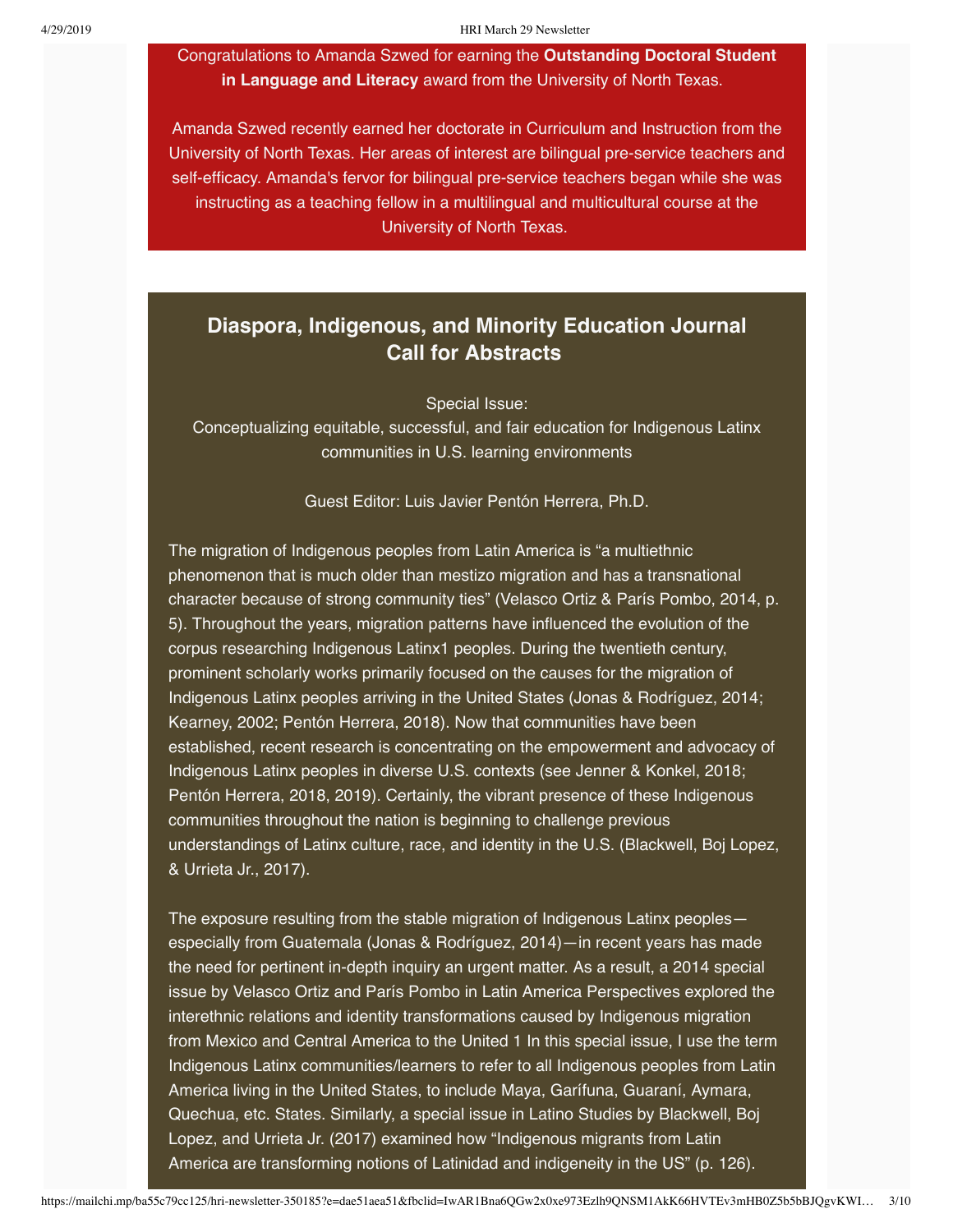More recently, the current state of Indigenous Latinx students in U.S. classrooms has become a particular topic of interest for scholars concerned with the current gap in the literature and media (see Jenner & Konkel, 2018; Lypka, 2018; Pentón Herrera, 2017, 2018, 2019). However, although these pioneer works have provided valuable insights and contributions, further comprehensive explorations of equitable education for Indigenous Latinx communities in U.S. learning environments are needed.

This special issue emerges out of a need to fill the current lacuna in our understanding of what constitutes equitable, successful, and fair education for all Indigenous Latinx learners in the United States. My vision is that this special issue will serve as an intellectual platform where scholars and educators can share their findings about the learning experiences of Indigenous Latinx learners in U.S. learning environments. Consistent with the Diaspora, Indigenous, and Minority Education (DIME) Journal's aim and scope, my vision is to provide a space in this special issue to cutting-edge work that gives visibility to the Indigenous Latinx communities in the United States as they continue to be "underrepresented within scholarly research and literature" (DIME, 2019). As such, this special issue is interested in the nonexhaustive list of topics shared below and welcomes submissions that help in the conceptualization of what constitutes equitable, successful, and fair education for Indigenous Latinx communities in the United States.

### **Possible Topics Include:**

• Indigenous Latinx students in P-12, adult, and higher education U.S. classrooms • Learning experiences in Indigenous Latinx households in the U.S. 2 In this special issue, learning environments refer to formal, informal, traditional, and nontraditional educational settings to include family, households, P-12, community centers, nonprofit organizations, and higher education institutions, among others.

• Adult Indigenous learners in community and non-profit organizations • Best practices for teaching Indigenous Latinx learners in diverse learning environments

- Culturally fair and sustaining practices/pedagogies for Indigenous Latinx learners
- Lessons learned from educators teaching Indigenous Latinx learners

• Linguistic, cultural, and identity negotiations of Indigenous Latinxs in learning environments

• Literacy teaching and learning for Indigenous Latinx learners • Indigenous Latinx customs and traditions in learning environments

• Empowering Indigenous Latinx learners

• Effective forms of advocacy for Indigenous Latinx learners and communities

• Integrating, celebrating, and valuing Indigenous Latinx students' ways of being and learning

• Educational policies impacting Indigenous Latinx learners

## Submission Process:

We are accepting submissions for original research publications only (5,000 words for main text and references). To be considered, please submit an abstract (200-300 words) accompanied by a short bio for each author by July 15th, 2019. All abstracts should introduce and explain the topic, research question(s), and/or hypotheses,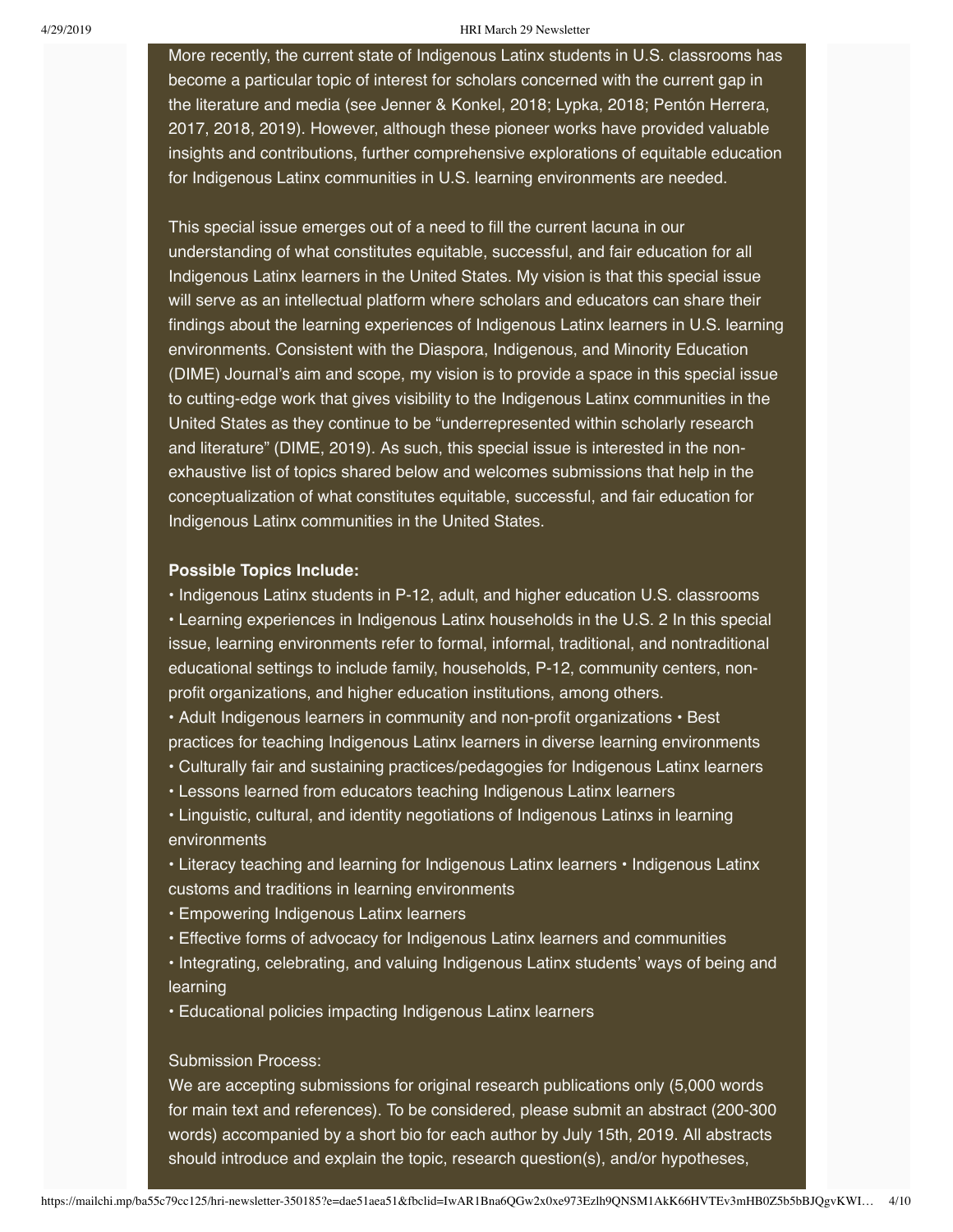sample, methods utilized, and the implications for this work for our understanding of the topic. Note that the acceptance of your 200-300-word proposal does not guarantee publication. There will be a regular peer review process (of at least 3 reviewers) for all manuscripts submitted to the special issue.

Please email all proposals and questions to luis.penton@gmail.com

# **Proposed Deadlines**

| April 22nd, 2019     | Call for papers                                                                |
|----------------------|--------------------------------------------------------------------------------|
| July 15th, 2019      | Abstract submission due (200-300 words)                                        |
|                      | - Include short bio for each author                                            |
| August 15th, 2019    | Notification sent for inviting full articles                                   |
|                      | (guest editor contacts potential reviewers)                                    |
| January 1st, 2020    | Full manuscripts due (5,000 words)                                             |
| January 15th, 2020   | Manuscripts out to reviewers                                                   |
| March 15th, 2020     | Manuscripts are back with reviewer                                             |
|                      | comments                                                                       |
| March 20th, 2020     | Guest editor sends reviewer comments to                                        |
| May 15th, 2020       | authors (1st round)                                                            |
|                      | Authors submit revision and detailed                                           |
|                      | explanation/response to guest editor                                           |
| May 20th, 2020       | Guest Editor sends responses from<br>authors to reviewers and reviewers revise |
|                      | the manuscript again                                                           |
| July 15th, 2020      | Manuscripts are back with reviewer                                             |
|                      | comments                                                                       |
| July 20th, 2020      | Guest editor sends reviewer comments to                                        |
|                      | authors (2nd round)                                                            |
| August 15th, 2020    | Authors submit revision and detailed                                           |
|                      | explanation/response to guest editor                                           |
| September 15th, 2020 | Reviewers accept last revision and notify                                      |
|                      | guest editor                                                                   |
| September 30th, 2020 | After doing a final read and edit of the                                       |
|                      | manuscripts, guest editor submits the                                          |
|                      | issue to the Diaspora, Indigenous, and                                         |
|                      | Minority                                                                       |
|                      | <b>Education Journal editor</b>                                                |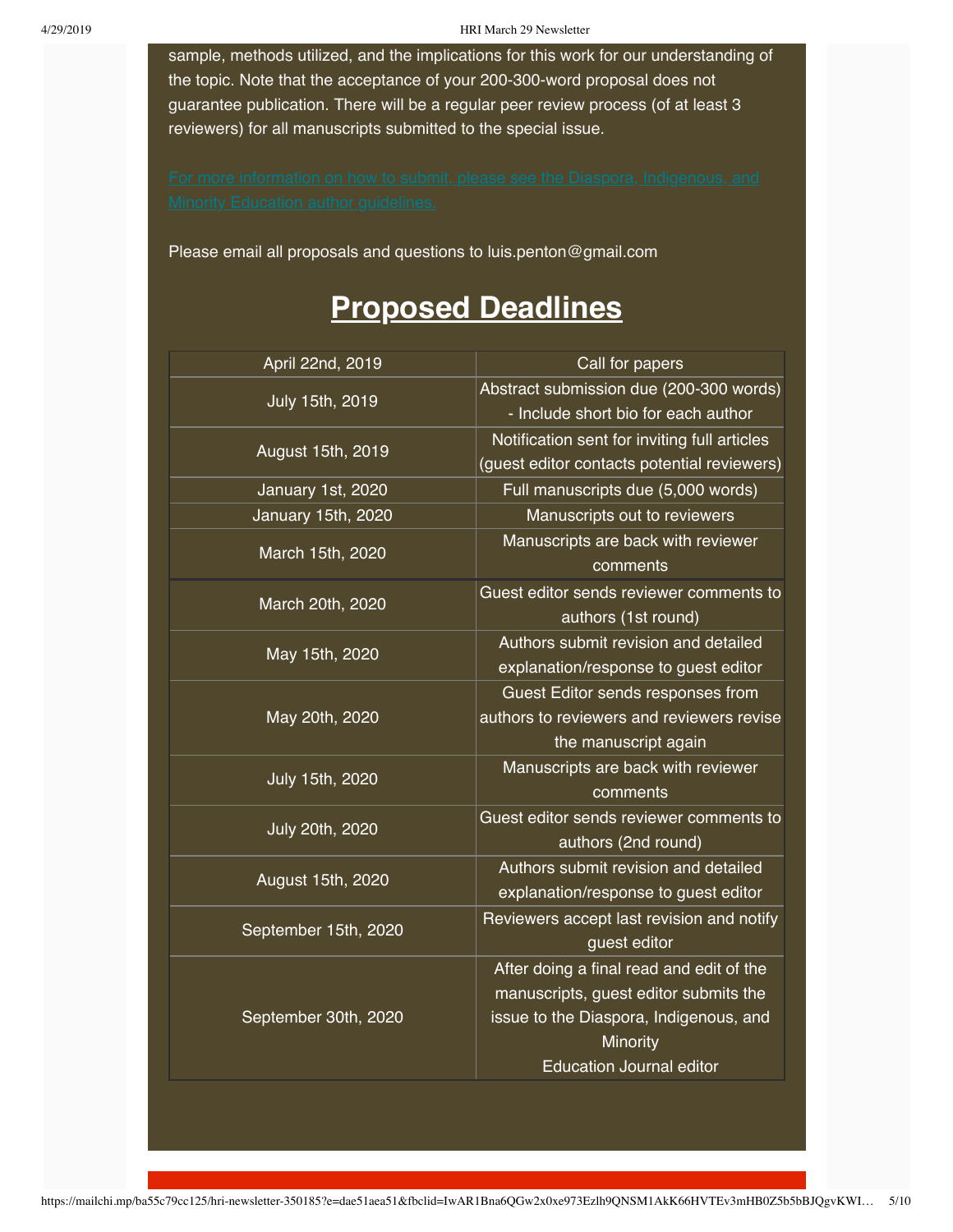### **CALL FOR PAPERS**

# **Book: "Early Years Education and Transition from Preschool to School in Latin America"**

We are a group of academics editing a book which aims to show how children, parents and teachers experience the transition from preschool to first grade in Latin American countries, in addition to showing what educational policies and pedagogical approaches prevail in different countries in Lat Am. The editors are highly experienced and well-known academics from Australia (Professors Bob Perry and Sue Dockett), Scotland (Professor Divya Jindal-Snape), Mexico (Professor Benilde Garcia-Cabrero) and the United Kingdom (Dr. Angel Urbina-Garcia). We are particularly interested in showcasing how this transition is viewed and experienced by children, parents and teachers and how the early years education provision in your country, shapes this transition to first grade of primary school.

Springer Nature Pub. Co. will publish this book in English language which will provide an important platform to broaden the pool of interested readers, stakeholders, policymakers, researchers, academics etc., from around the world, which could potentially lead to the development of several collaborative international research projects in Lat Am countries. This book will be an opportunity to display empirical research, literature reviews and/or theoretical research from an overall perspective about this transition and early years education provision for children aged 3-8. Likewise, we are keen to place a great emphasis on the socio-emotional components during this transition and how the education system in your country (e.g., curricula, pedagogy, policies), shapes this period in school-aged children. This book will contain ten chapters analysing this topic in nine Latin American countries and the US, along with introductory and concluding chapters written by the editors.

**We are currently looking for potential authors who may be interested in this project and whose expertise in the field, will make a great contribution to our book. We are keen to hear from academics interested in this project from a range of Lat Am countries such as: Argentina, Brazil, Mexico, Chile, Cuba, Peru, Costa Rica, Ecuador, Colombia and US (only working with Latino Families), however if you are based and/or are an expert in a country which is not mentioned in this list, we are happy to discuss the inclusion of such country.**

*Procedure:* This is a two-stage process: Firstly, the publisher requests a 250-words abstract outlining the contents of the chapter. Secondly and once the publisher approves the proposal and abstracts, you will be given 6 months to write the chapter of around 6000 words plus references. Specific directions regarding the suggested content for the chapter is provided at the end of this letter.

*Content of the Abstract:* The abstract should give the reader a concise summary of the content of the chapter and should be a guide for the most important parts of your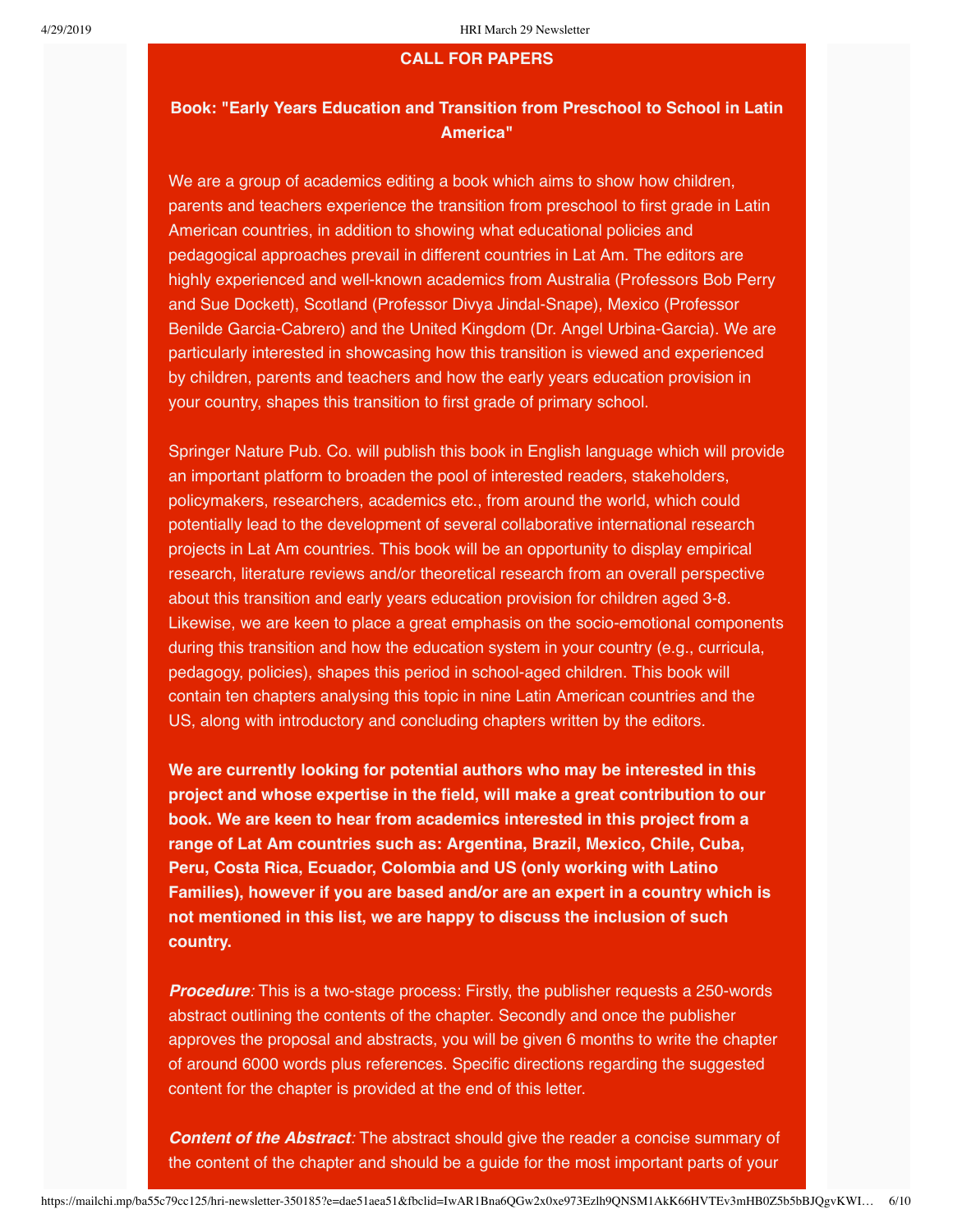#### chapter\*\*.

*Language:* You are encouraged to write your abstract in English language. However, the chapter can be written in English, Spanish or Portuguese.

**Peer-review**: The abstracts will be reviewed by the editors who will provide specific recommendations for further improvement. The abstract will have to be delivered in a timely manner and ready to be sent to the publisher.

*Writing style:* An academic writing style should prevail in the abstract and should not include reference citation or undefined abbreviations in the abstract, given that abstracts are read independently of the chapter and without access to the reference list. The abstract should be written using Microsoft Word and using Times New Roman No. 12, singled-space.

**Timeframe**: Authors will be given one month to write the abstract. The editors will let you know about the beginning and end of this period.

**Support and peer-review**: Throughout the process of writing the abstract (and chapter once the publisher approves the proposal), you will be assigned an editor who will accompany you and help you in the writing process. The editor will provide clear guidance and feedback.

### **Once the abstracts have been approved**

*\*\*Suggested content of chapter:* It is important to note that this is the format and topics *suggested* by the editors, however we are also aware that you may have additional and/or different themes or data which could be publishable and thus included in your chapter. The editors are happy to discuss any additional topics you may be interested in including in your chapter. Please note that your chapter must have a strong theoretical basis which frames the analysis and content of the chapter. The suggested format and content of each chapter is as follows:

## **Chapter X: Early Years & Transitions in (XXX Country)**

- Early Years Education Provision for Children 3-8 years old: A general overview
- Preschool and Primary School Curriculum
- Pedagogical Frameworks used in Preschool and Primary School
- Recent research on the Transition from Preschool to Primary School: How do children, teachers and parents live this transition?
- Children's voices & wellbeing in schools
- Implications for Practice
- Future directions for Research
- References

We are looking for researchers/academics with expertise in this field who can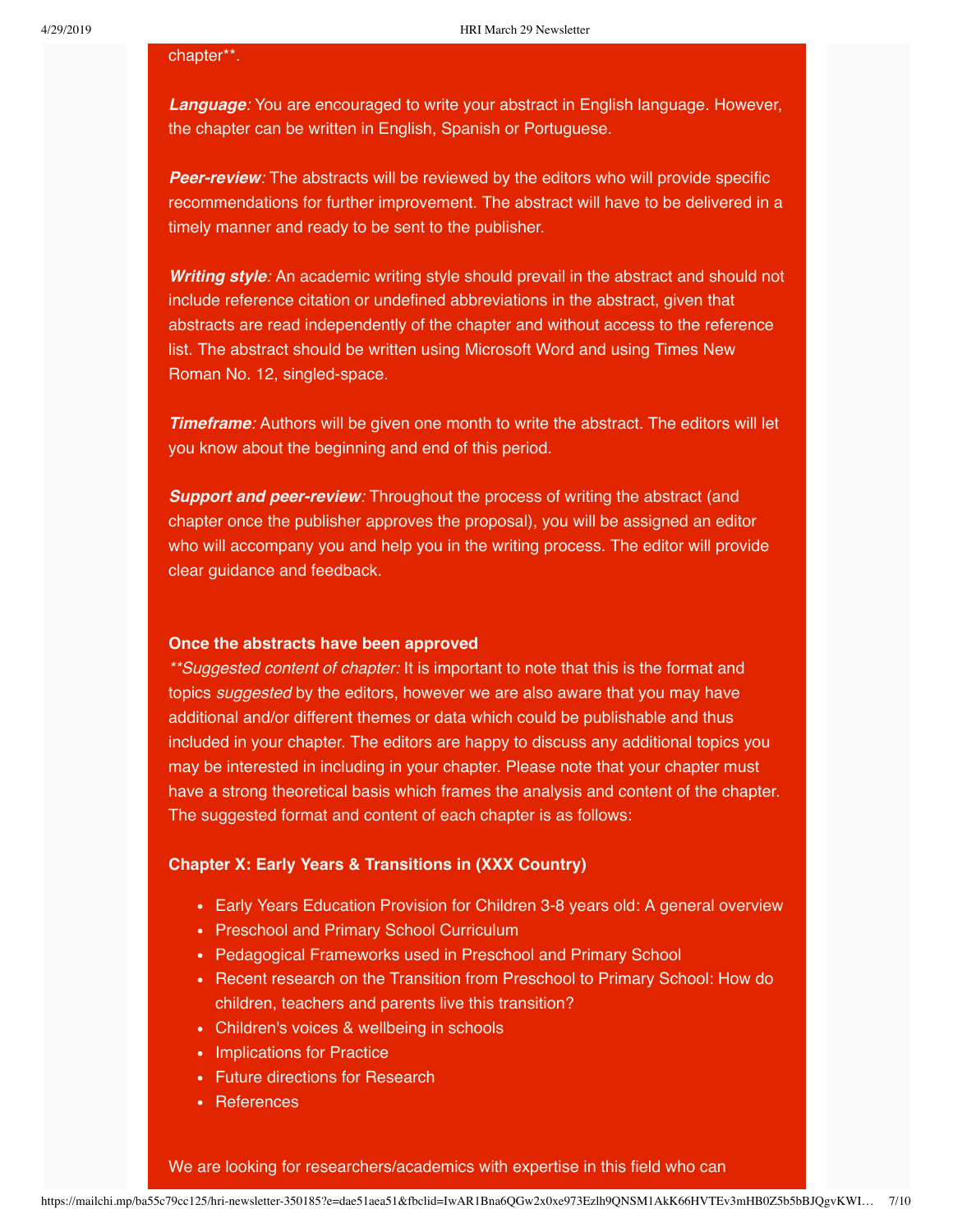significantly contribute to this book. We firmly believe that this book will have the potential to trigger the development of strategic, collaborative and international research projects with researchers from different parts of the world. This is an opportunity to showcase and expose the research that has been done in Lat Am countries to an English-speaking audience: namely, academics, stakeholders, researchers and policymakers around the world who will also get to know the work of those working in the Lat Am region.

We would kindly ask you to assess the time this task require considering your current job-related commitments and to reply to this invitation as soon as you have made a decision about contributing to this book.

*If you are interested in this project, please contact Dr. Angel Urbina-Garcia: M. Urbina-Garcia@hull.ac.uk*

*If you know someone who may be interested in writing a chapter for our book, please feel free to share this email.* 

We look forward to hearing back from you The editors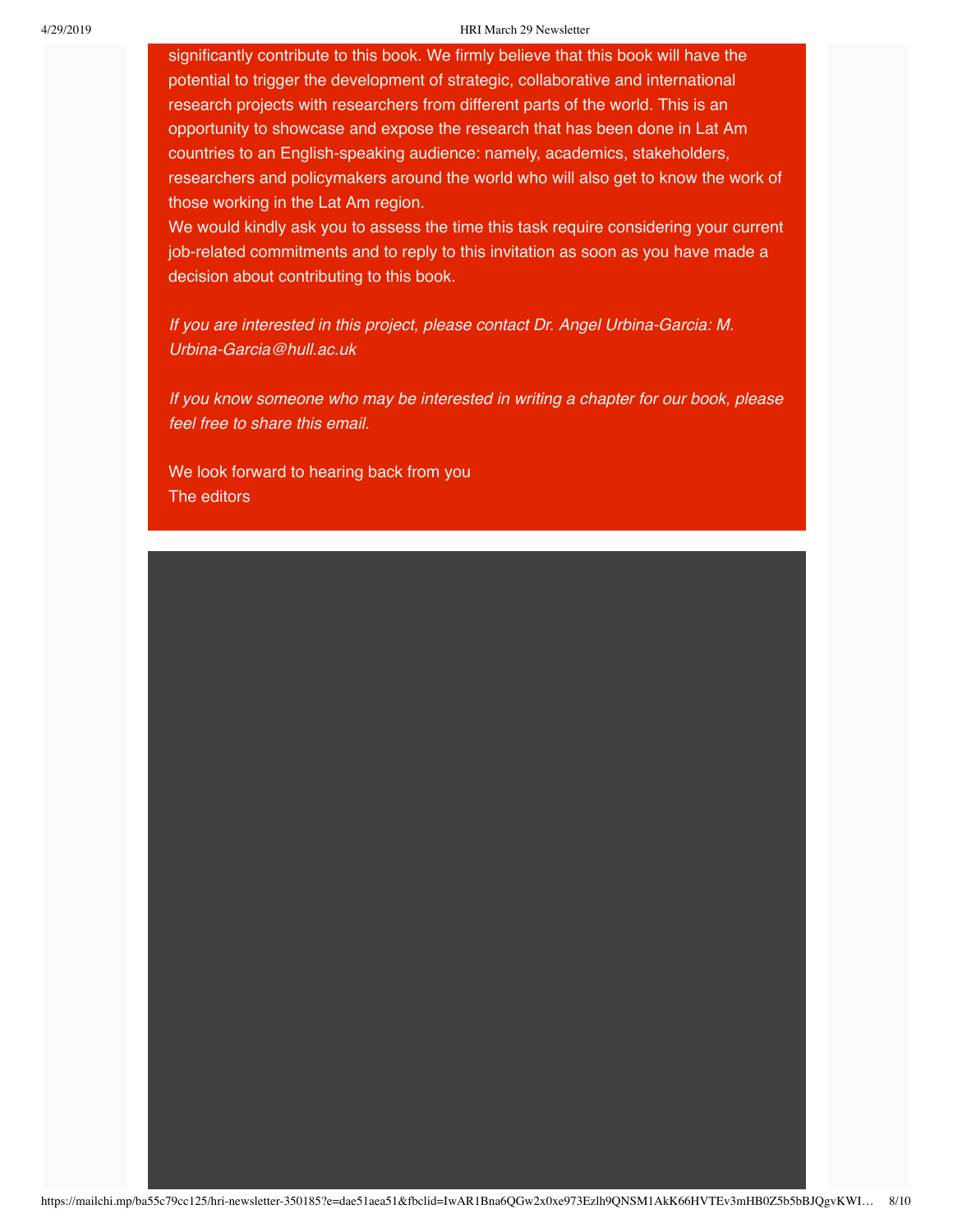

For a larger version of the ad, [click here](https://drive.google.com/file/d/1lAnnYszwTAGShmNrae91m_azm27rdodD/view?usp=sharing)!

Have an announcement? Email the chair of communications, Andrew Martinez, at andmar@gse.upenn.edu.